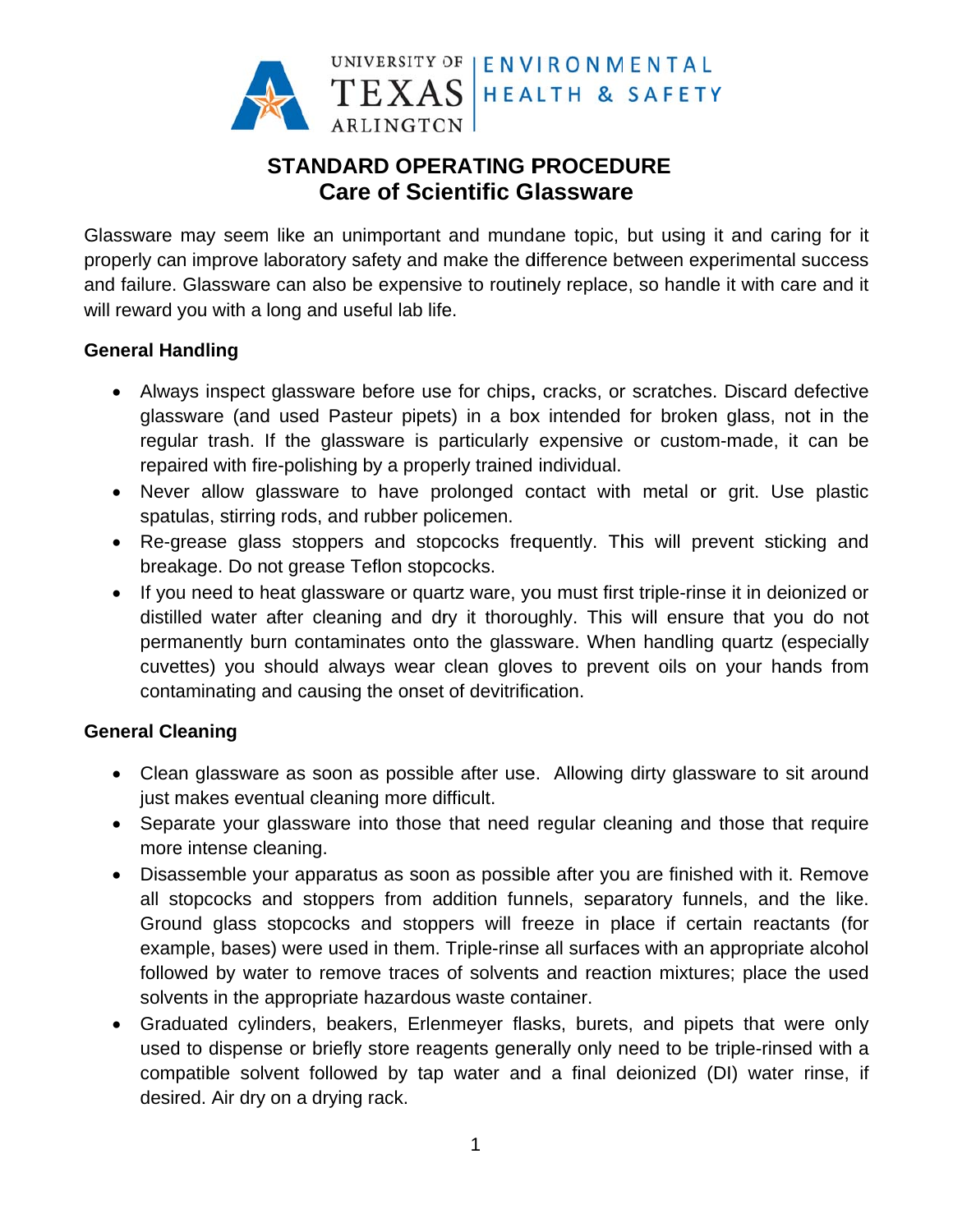

- Büchner funnels, etc., should be rinsed with an appropriate solvent to remove substances that are clinging to them. Follow this with tap water and DI water rinses and air dry.
- Even a task as simple as washing glassware in the sink is potentially hazardous. Splashing solvents or dirty water in the eyes is a common hazard. You must wear eye protection and gloves that are appropriate for the task at all times. Choose proper gloves by referring to a glove compatibility chart.
- Before cleaning, be sure that any excess reagent has been disposed of properly and the vessel in which it was contained has been triple-rinsed into the waste container.
- Degrease your glassware's ground glass joints by wiping them with a paper towel soaked in a small amount of ether, acetone, or other solvent. Wear appropriate gloves and minimize your exposure to the vapors by doing this in a fume hood.
- Place the glassware in a warm concentrated aqueous solution of Alconox or other detergent and let it sit for several minutes.
- Be sure that your brush is in good shape before scrubbing. It should not be rusty or have matted bristles; replace it if necessary. Use the correct brush for the glassware; for example, use bottle brushes on bottles.
- Scrub. Be careful not to push too hard on the bottoms of beakers and flasks; you can easily push through the bottoms, especially on big beakers.
- Rinse thoroughly with tap water and give a final rinse with DI water. The water should sheet cleanly off the glass. If water does not sheet off the glass, and you desire the glassware to be analytically clean, first repeat the above soaking and scrubbing steps. If after a second cleaning bits of solid still adhere to the glass, or if there is clearly a greasy residue on the glass, you need more aggressive action.
- Note: if you are doing analytical work, you should triple-rinse all glassware with DI water before letting it dry. This will remove any ions or tap water impurities.
- Dry wet glassware by 1) placing it on the drying rack (or invert on a paper towel), 2) placing it in the drying oven (for items that are water-wet only, no flammable solvents) or 3) rinsing with a solvent such as acetone, methanol, or ethanol and then gently blowing compressed air into the vessel until it is dry. The first method is preferred for drying analytically clean glassware (provided that the prongs of the drying rack are not inside the item, thus contaminating it). Volumetric glassware and cuvettes should never be placed in drying ovens. The third method is acceptable only when the compressed air supply is known to be free of oil and other contaminants. An alternative to blowing air into the item is to use an aspirator, or house vacuum, to pull air into the item.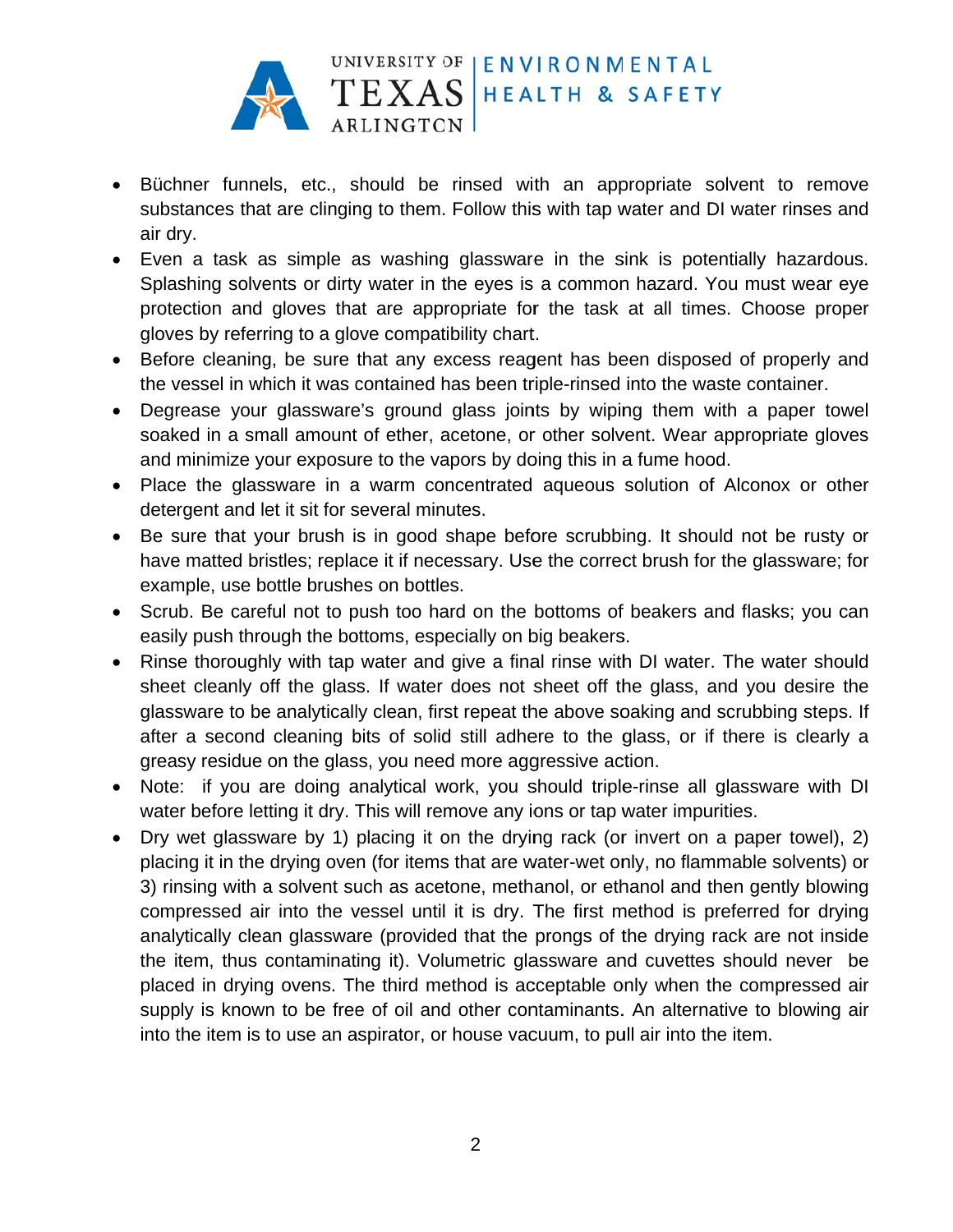

# **Moderately Aggressive Cleaning**

Use these quidelines if general cleaning fails. These solutions are corrosive. Use proper personal protective equipment (PPE) – appropriate gloves, safety glasses, and lab coat.

- If the contaminant is a metal-containing compound, soak the piece of glassware in a 6 M HCI solution. Once the solid has dissolved, copiously rinse the item with tap water, and then repeat the general cleaning steps above. This method will also remove some organic residues but not grease.
- If the contaminant is organic, submerge the item in a base bath, which is a saturated  $\bullet$ NaOH or KOH solution in ethanol, methanol, or isopropanol. Be sure the base bath is stored in an HDPE container; otherwise it will leak. Wear butyl gloves and keep ignition sources away from it. Be sure that the piece of glassware is completely filled with the solution and is sitting upright. After several minutes of soaking, carefully remove the item (it will be slippery), and rinse thoroughly. If the glassware is not clean at this point, general cleaning steps may need to be repeated or a longer soaking time in the base bath may be needed. Do not soak any glassware in base bath longer than necessary, as it can slowly dissolve a layer of glass or even permanently etch/frost surfaces. NEVER soak the following items in a base bath for prolonged periods:
	- o Glassware contaminated with metal-containing compounds
	- o Glass fritted funnels
	- o Cuvettes
	- o Volumetric glassware (pipets, volumetric flasks)
	- o Any glassware contaminated by an oxidizing agent
	- o Anything that has not first been washed according to the above steps

# **Extremely Aggressive Cleaning**

Follow these steps when the moderately aggressive methods fail. Be very careful. The solutions described are very corrosive! Only use them in a fume hood and wear proper PPE.

- Agua regia. This is an extremely powerful oxidizing solution prepared from 1 part concentrated  $HNO<sub>3</sub>$  and 3 parts concentrated HCI. Add 1 part H<sub>2</sub>O if you will store the aqua regia to minimize the generation of CI<sub>2</sub>. This is the only acidic solution that will dissolve gold and will oxidize just about everything else. Extreme caution must be used when working with agua regia because it generates  $Cl_2$  and  $NO_x$  gases in addition to causing severe tissue damage. Clean the glassware before soaking in aqua regia and then rinse thoroughly with water.
- Acidic peroxide. This is most conveniently prepared by dissolving the commerciallyavailable NoChromix mix in concentrated  $H_2SO_4$  per the package directions. An alternative preparation is to prepare a solution by mixing equal proportions of concentrated  $H_2SO_4$  and aqueous  $H_2O_2$  solutions (remember to add the acid to the  $H_2O_2$ ). A 3%  $H_2O_2$  solution is usually sufficient, and under no circumstances should